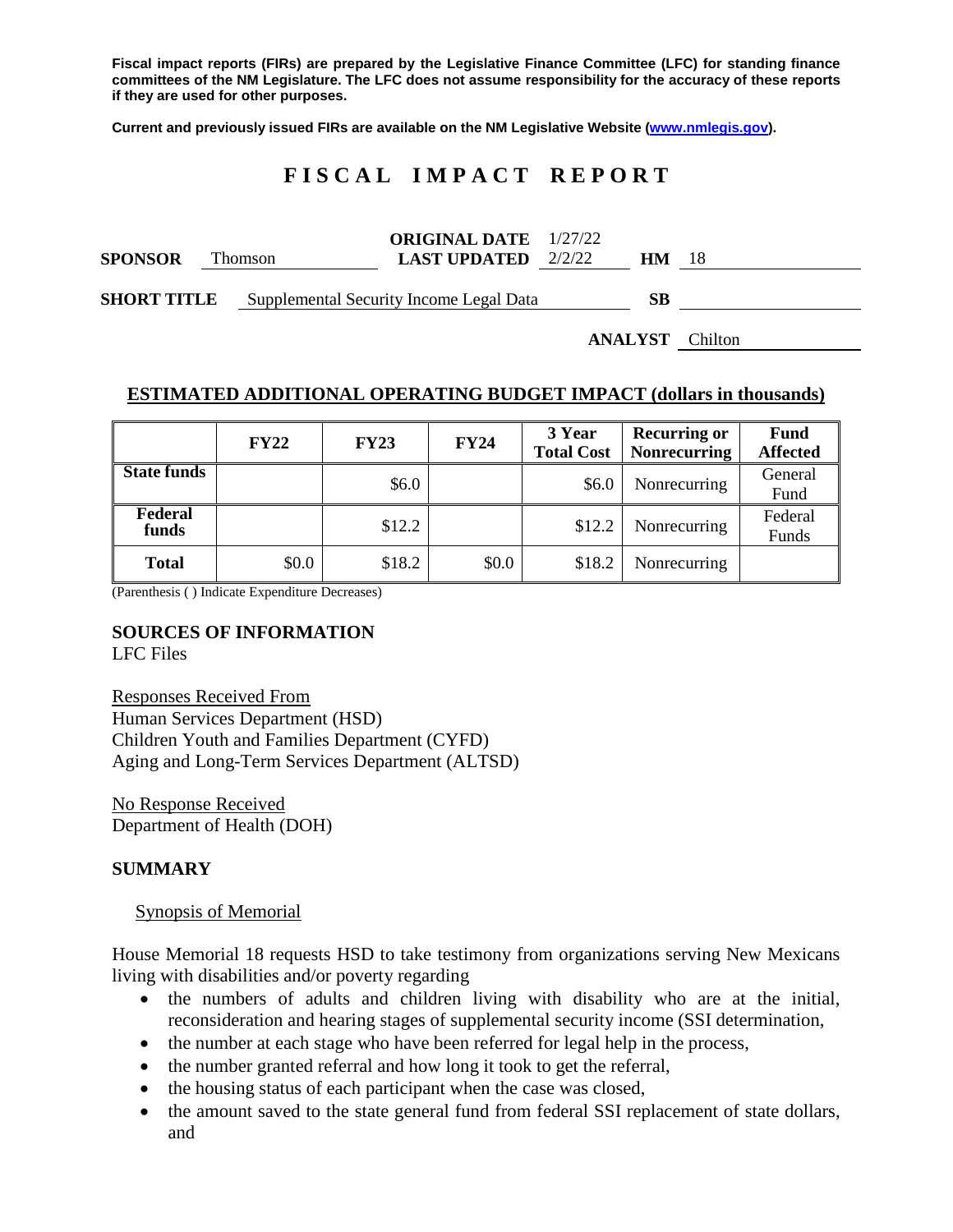## **House Memorial 18 – Page 2**

• HSD efforts to increase access to the benefits of SSI for adults and children living with disabilities.

HSD is to report on its findings and its efforts in fall of 2022 and fall of 2023 to the Interim Legislative Finance Committee and the Interim Health and Human Services Committee.

There is no effective date of this memorial. It is assumed that the effective date is 90 days following adjournment of the Legislature.

# **FISCAL IMPLICATIONS**

There is no appropriation in House Memorial 18.

HSD estimates it will take the time of .25 full-time Social and Community Services Coordinator to compile and prepare the report for presentation to the Interim Legislative Health and Human Services Committee. The total cost for this employee will be \$18,272.80. The federal match rate will be 67 percent, the federal financial participation (FFP) is \$12,242.78 and \$6,030.02 in state general state funds (SFG).

Both CYFD and ALTSD state that the memorial's requirements of those agencies will be met with current resources.

# **SIGNIFICANT ISSUES**

The text of the memorial lists reasons for this memorial to take effect

- One of five New Mexicans live below the federal poverty level (FPL);
- The CDC reports that over 460 thousand New Mexicans live with a disability;
- The New Mexico cash benefit for persons living with disability is \$245 per month, less than one-fourth of the FPL), which LFC has found insufficient to meet basic needs;
- SSI income, on the other hand, is \$841 per month, more than tripling the amount received under state general assistance;
- Less than 30 percent of SSI applications were approved in New Mexico in 2019;
- Legal assistance in the application process has enabled a much higher proportion of applicants to be granted SSI status both at the federal level and the state level;
- Shifting from state to SSI support both improves the well-being of the applicant and decreases state expenditures; and
- HSD has initiated pilot programs to provide SSI application legal assistance to people living with disabilities.

The following chart from the US Department of Health and Human Services (https://aspe.hhs.gov/topics/poverty-economic-mobility/poverty-guidelines) indicates how \$245 and \$841 compare with the federal poverty level for smaller households; the discrepancy is even greater for larger households.